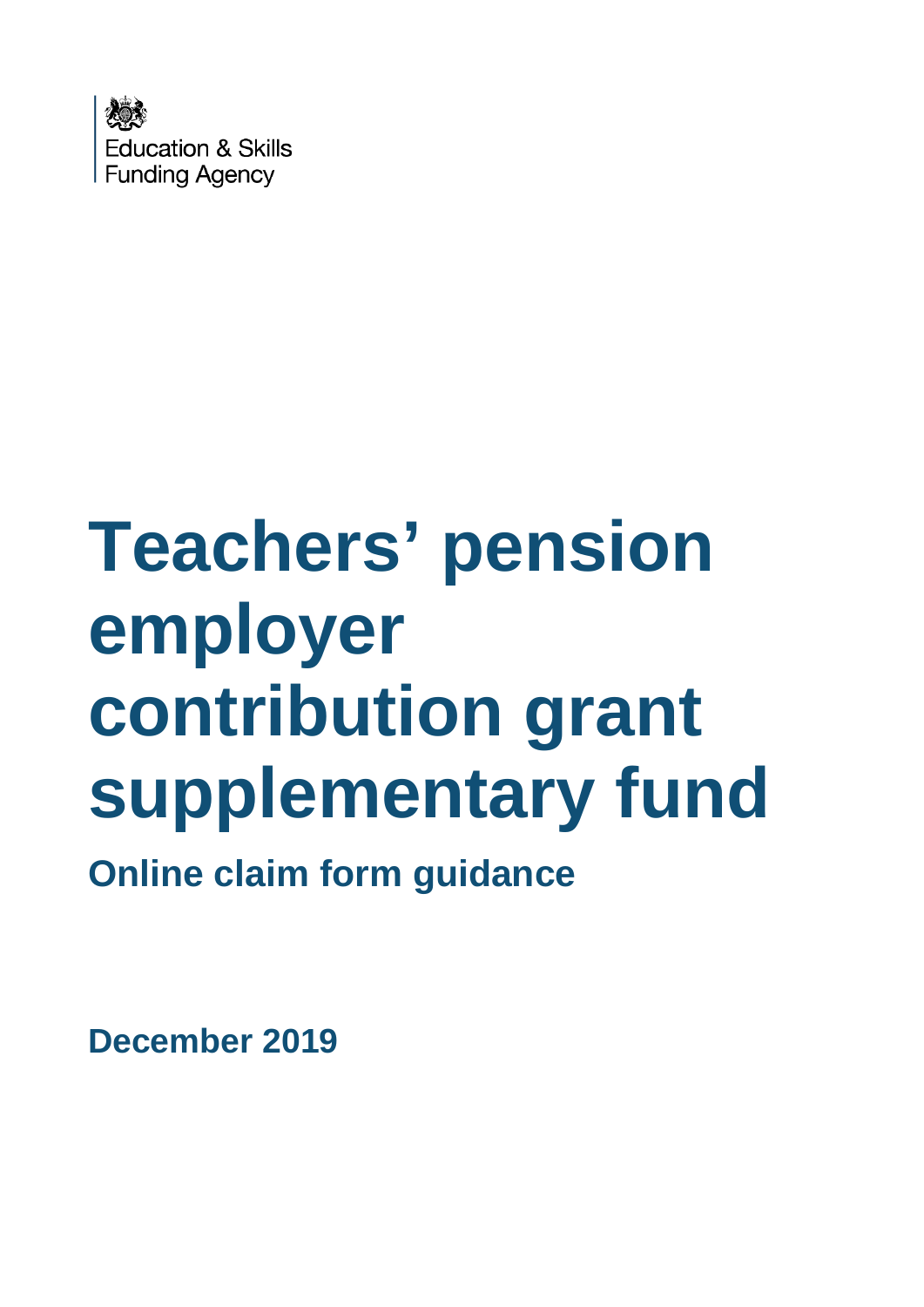# **Contents**

| Summary                                | 3              |
|----------------------------------------|----------------|
| Who is this publication for?           | 3              |
| Accessing the online form              | $\overline{4}$ |
| DfE Sign-in                            | $\overline{4}$ |
| Your details and overall budget        | $\overline{4}$ |
| Entering your pay bill data            | 6              |
| Your monthly teachers' pension costs   | 6              |
| Submitting your data                   | 6              |
| A note for multi academy trusts (MATs) | 6              |
| The outcome                            | $\overline{7}$ |
| Reference                              | $\overline{7}$ |
| The calculation                        | $\overline{7}$ |
| Next steps                             | $\overline{7}$ |
| Checks against your data               | 8              |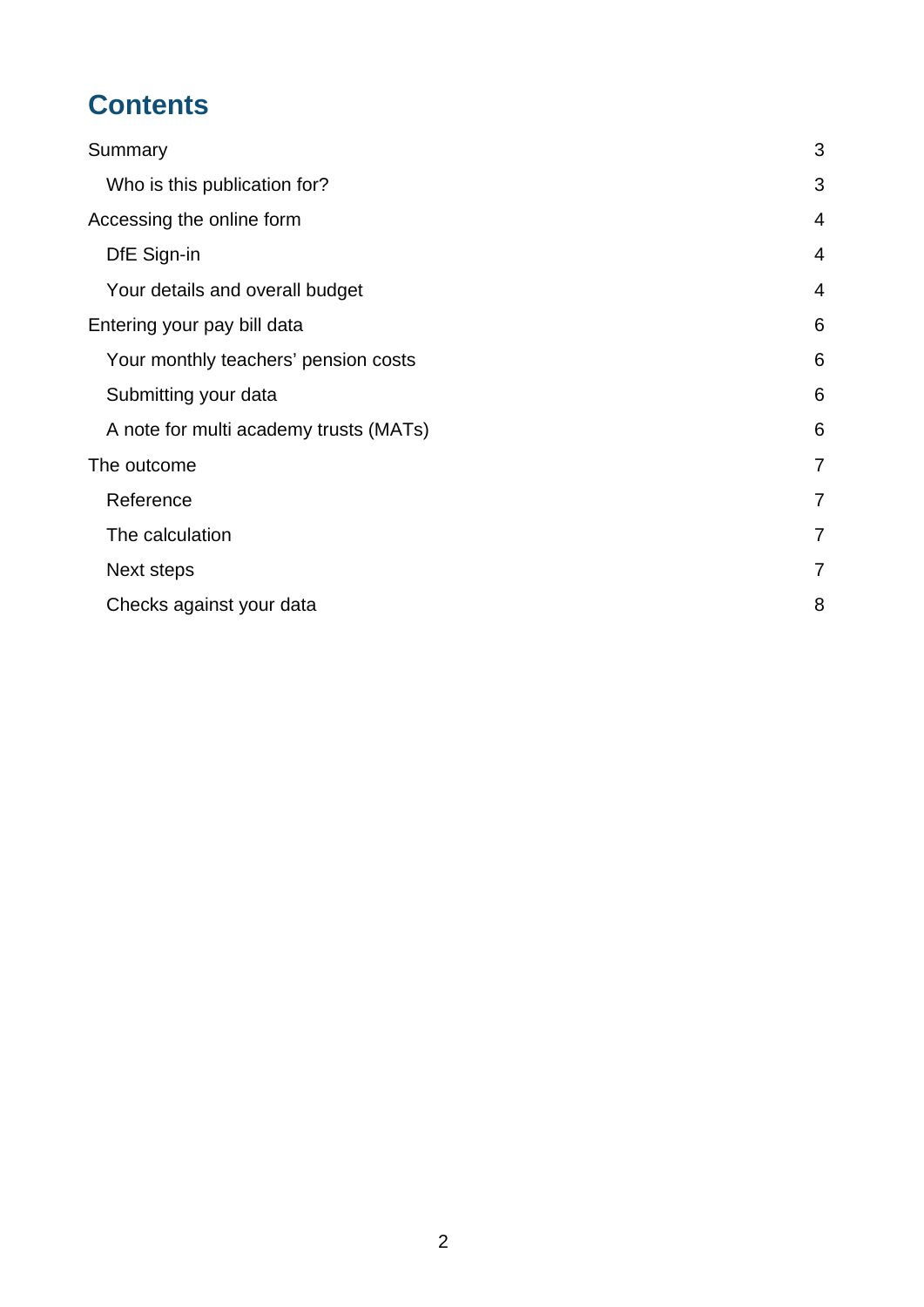## <span id="page-2-0"></span>**Summary**

This guidance should help you to use the online form to determine whether you are eligible to claim supplementary funding and find out how much you can expect to receive.

#### <span id="page-2-1"></span>**Who is this publication for?**

This guidance is for mainstream schools and academies who have been given an allocation for the teachers' pension employer contribution grant.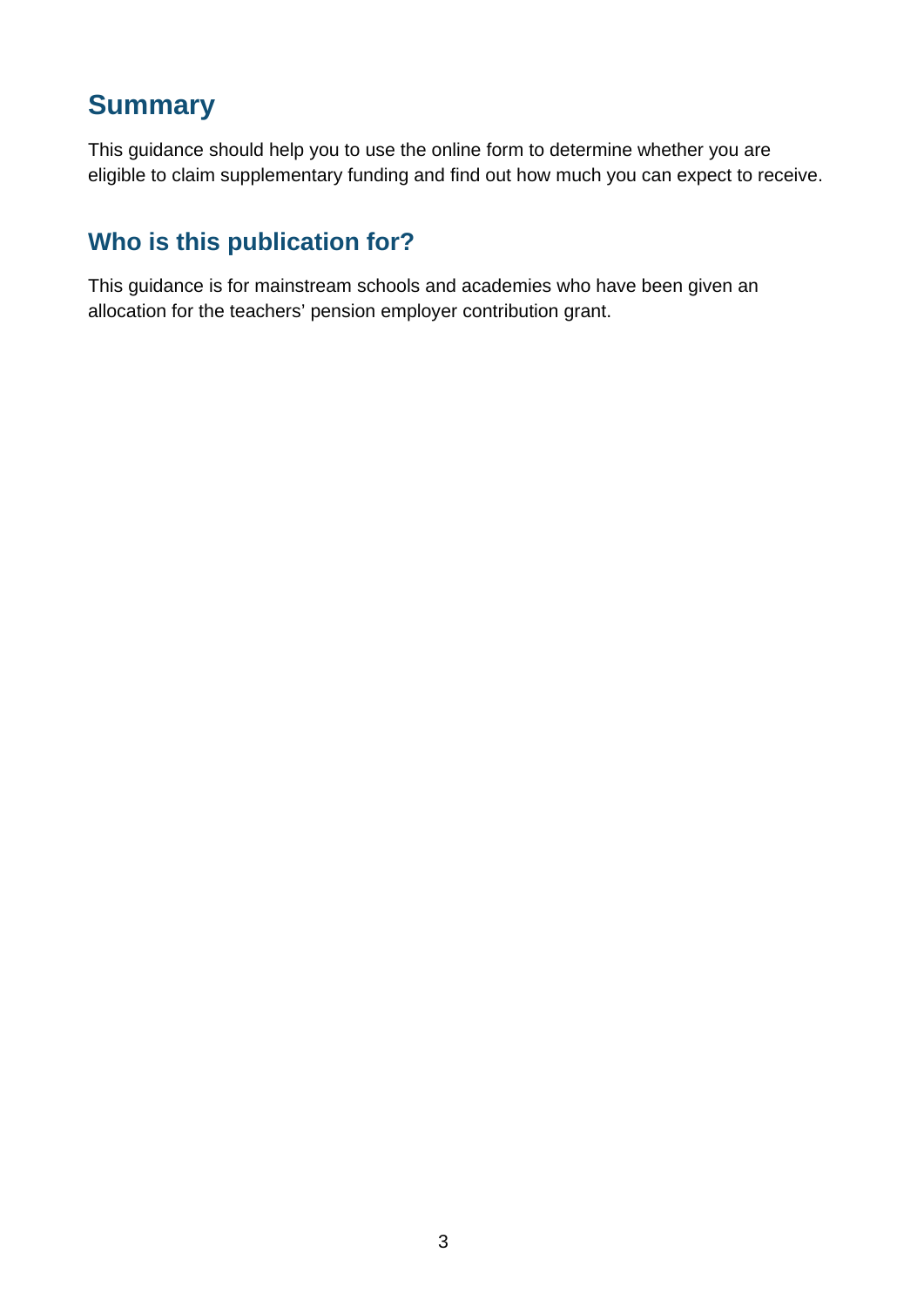# <span id="page-3-0"></span>**Accessing the online form**

## <span id="page-3-1"></span>**DfE Sign-in**

In order to access the form you will need to have a DfE Sign-in account. Instructions on how to create a DfE Sign-in account can be found [here.](https://help.signin.education.gov.uk/contact/create-account)

An approver at your organisation will give you access to the form. Details on how to set up the first approver at an organisation can be found [here.](https://help.signin.education.gov.uk/contact/approver/new-approver)

If you experience any technical issues when creating a DfE Sign-in account or getting access to the form then please refer to the DfE [Sign-in](https://help.signin.education.gov.uk/contact) help pages.

For any queries relating to the supplementary fund itself, you should use the standard [ESFA online enquiry](https://form.education.gov.uk/en/AchieveForms/?form_uri=sandbox-publish://AF-Process-f9f4f5a1-936f-448b-bbeb-9dcdd595f468/AF-Stage-8aa41278-3cdd-45a3-ad87-80cbffb8b992/definition.json&redirectlink=%2Fen&cancelRedirectLink=%2Fen&consentMessage=yes) form.

If you sign-in via the link provided in the [published guidance,](https://www.gov.uk/government/publications/pension-grant-2019-to-2020-allocations-and-supplementary-fund/pension-supplementary-fund-and-funding-for-local-authority-centrally-employed-teachers) then you should be taken directly to the form if you are only registered with a single organisation. If you are registered with more than one organisation, then you will be asked to choose an organisation before being taken to the form.

If you enter through DfE Sign-in directly, the form can be found through the service 'Online Collections Service' and the role 'Teachers Pension Grant Supplementary Fund (TPGSF)'.

It can take up to 10 working days for us to grant initial approver access so you must register with DfE Sign-in in enough time to be able to submit a claim by the closing date of 17 January 2020. Your organisation may already have an approver set-up and they can provide access to others in the organisation without you needing to re-register.

#### <span id="page-3-2"></span>**Your details and overall budget**

Once you are logged into DfE Sign-in and are presented with the form you will see:

1. Your organisation's name, URN and postal and email addresses. If you believe these are incorrect you should contact us by using the link on the form.

2. Your overall budget and pension grant allocation. The budget has been calculated in accordance with the [published guidance](https://www.gov.uk/government/publications/pension-grant-2019-to-2020-allocations-and-supplementary-fund/pension-supplementary-fund-and-funding-for-local-authority-centrally-employed-teachers) depending on whether you are a local authority maintained school or an academy. The dropdown box details the values we have used, and you should be able to confirm those with information received from ESFA or your local authority.

3. The academies budget for the purposes of the supplementary fund is made up of the 2019 to 2020 academic year general annual grant calculated by ESFA pro-rated to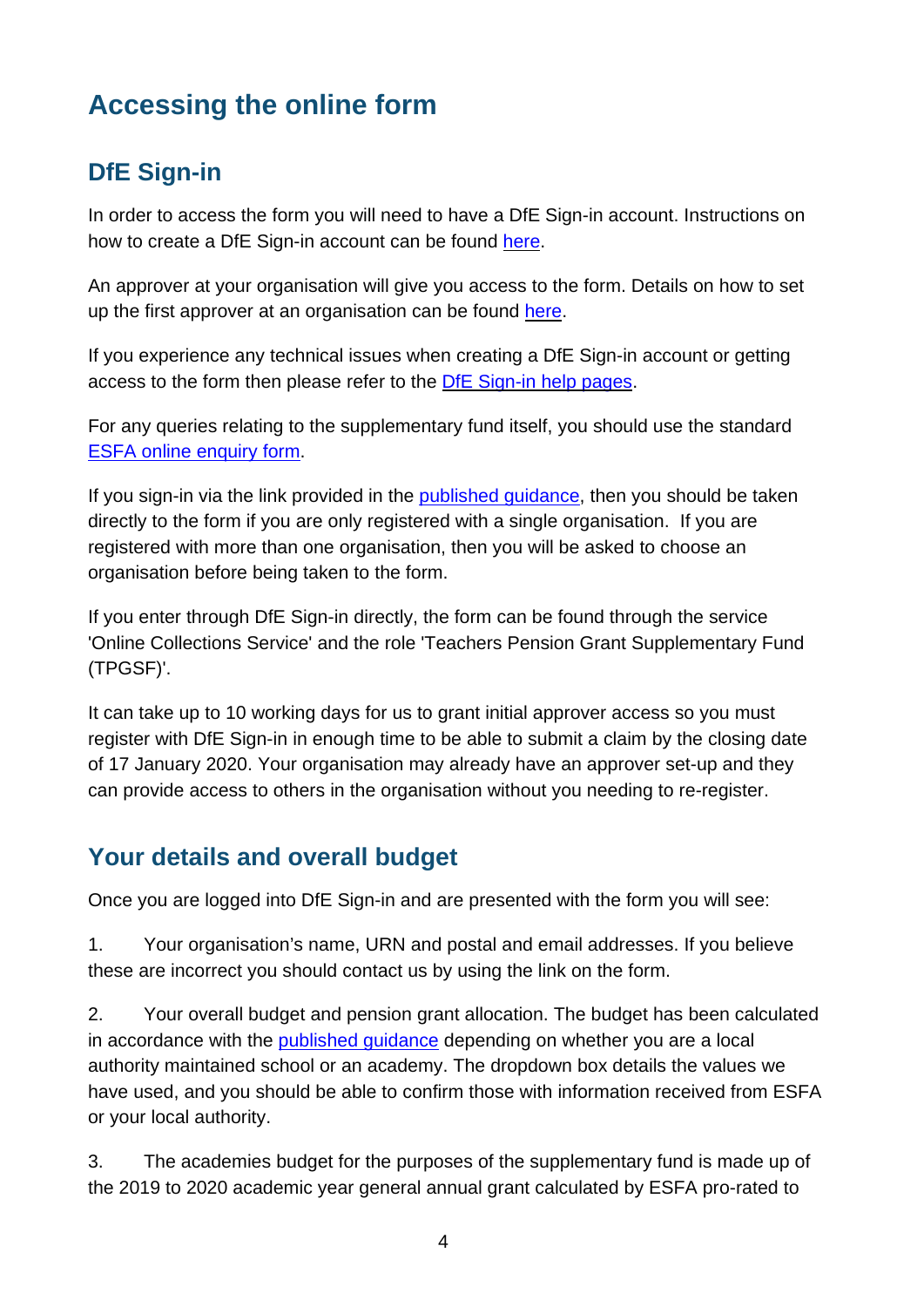seven twelfths, plus rates for the 2019 to 2020 financial year, also pro-rated to seven twelfths, plus the teacher's pay grant allocation [covering September 2019 to March 2020.](https://www.gov.uk/government/publications/teachers-pay-grant-allocations-for-2019-to-2020-financial-year)

4. The local authority maintained schools budget follows the same approach for rates and teachers' pay grant. The school budget share is as notified to you by your local authority for the 2019 to 2020 financial year after local authority de-delegation and education functions. The sixth form funding and places funding where they apply are from the most recently published data. These have been all added together and pro-rated to seven twelfths.

#### **National non-domestic rates (NNDR)**

To be consistent we have used, in all cases, the NNDR estimates provided by local authorities for the 2019 to 2020 financial year. Where these differ from actuals, the impact on any supplementary funding will be marginal because the budget threshold has been set low at 0.05%.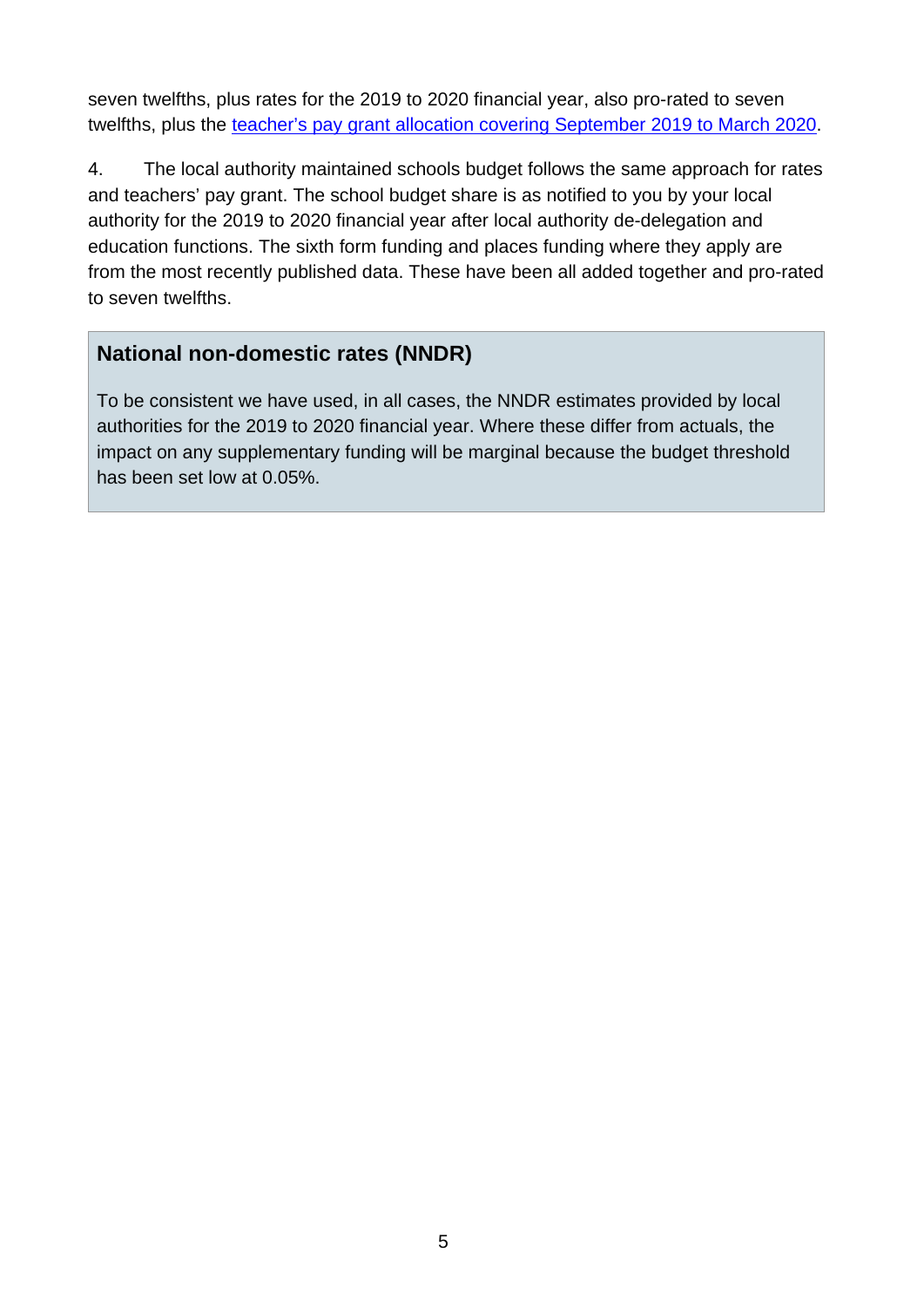## <span id="page-5-0"></span>**Entering your pay bill data**

So that we calculate any supplementary funding accurately it is important that you enter the correct data for your teachers' pension costs.

#### <span id="page-5-1"></span>**Your monthly teachers' pension costs**

In the input box on the form you should give us your monthly costs which we will use to calculate the increase in contributions to compare against your budget and pensions grant allocation:

- the amount should only relate to the pension contributions for teachers and not supporting or other non-teaching staff on different pension schemes
- the amount should only be that from your November 2019 pay bill
- the amount should exclude contributions relating to any back pay paid in November as this would skew the pro-rated total
- we will multiply the amount you enter by 7 to make it comparable to the pensions grant and to your pro-rated overall budget

#### <span id="page-5-2"></span>**Submitting your data**

Once you're happy that you've entered the correct teachers' pensions costs as described above you need to tick the check box in the declaration section to confirm that:

- the data you've entered is accurate and complies with the guidelines above
- you have the authority to submit it on behalf of your organisation
- you understand that it may be adjusted if it is found to be inaccurate

Once you've ticked the box, you'll be able to click on the submit button which will take you to the outcome screen.

#### <span id="page-5-3"></span>**A note for multi academy trusts (MATs)**

The information to calculate the supplementary funding is required at the academy level and so academies who are part of a MAT will need to have their information submitted separately.

If MATs are intending to submit data for all their academies rather than delegate that responsibility to the individual academies then, once the form is closed, you will need to re-authenticate in DfE Sign-in and follow the process through again for each academy.

We acknowledge that this may take some time for larger MATs, but it has not been possible to allow the submission of multiple academies' data together.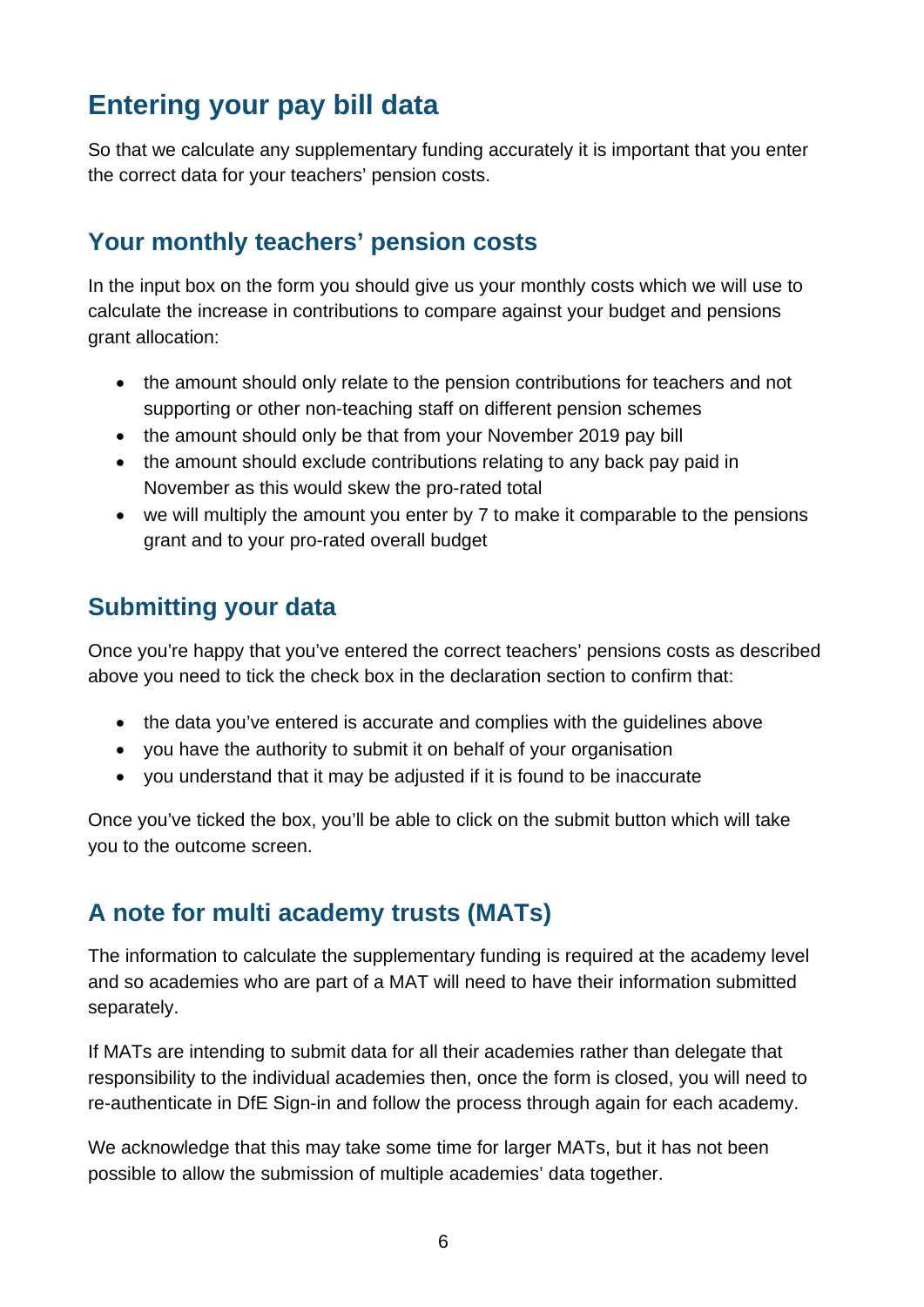## <span id="page-6-0"></span>**The outcome**

Once you've submitted your data we will calculate if you are eligible for any supplementary funding and, if so, we will tell you how much this will be.

#### <span id="page-6-1"></span>**Reference**

The first thing you will see is confirmation that the data has been submitted along with a reference number. It would be helpful if you could quote this number if you need to contact us about your claim.

## <span id="page-6-2"></span>**The calculation**

We have provided you with the calculation we have carried out to determine the amount of any supplementary funding which might be due.

The result of the calculation will be zero if your pensions grant exceeds your actual increase in costs, or the difference between your increase in costs and your pensions grant is less than 0.05% of your overall budget.

Where the threshold is exceeded the result is the difference between your pensions grant less the value of the threshold.

#### **Local authority nursery schools**

As we do not hold budget information for local authority nursery schools, the calculation will not accurately reflect the amount of any supplementary funding which may be due. Local authority nursery schools should still submit their pension costs through the form and we will get in touch separately where the increase in costs is greater than the pensions grant to determine whether any additional funding is due.

### <span id="page-6-3"></span>**Next steps**

If the outcome shows you are eligible for any supplementary funding, we will pay that to local authorities at the end of March 2020 for onward transmission to their maintained schools, and we will pay direct to academies in early April 2020.

We will send a message to the registered email address (the one displayed on the first screen) to confirm that we have received your data. You also have the option to download a PDF file which shows the outcome and calculation as, once you leave the form, that information cannot be retrieved. Other than that, you need take no further action unless you have a query. If you do need to get in touch with us, please use the link available on the form.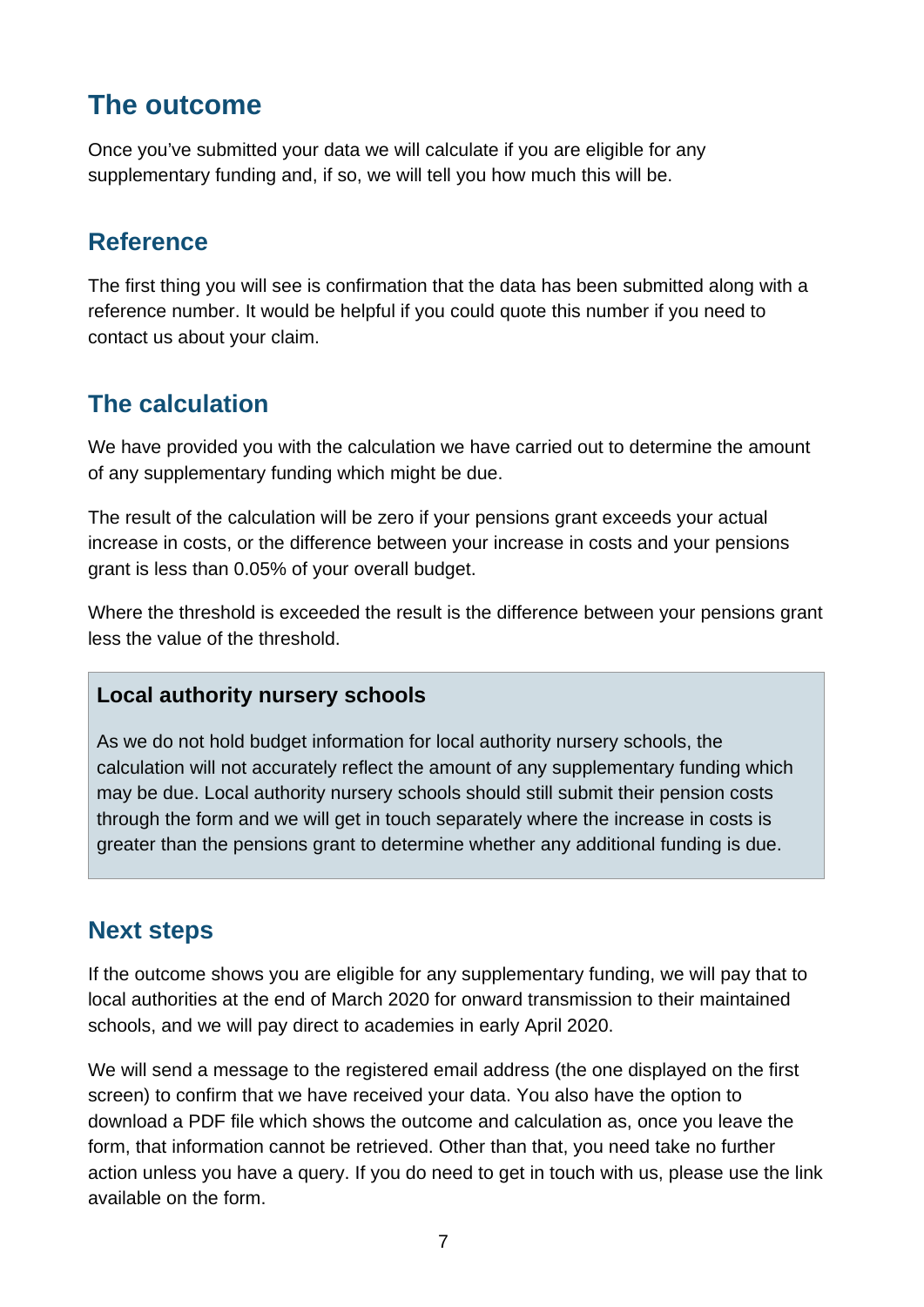#### <span id="page-7-0"></span>**Checks against your data**

As part of the supplementary fund claims process, we will be carrying out random sample checks on pay bill data where we will ask a small number of schools and academies to supply us with evidence of the teachers' pensions contribution costs that have been submitted. This is necessary for audit purposes and will be timed so that we are still able to make payment as planned for those schools and academies who are part of the sample as long as the evidence is returned without delay.